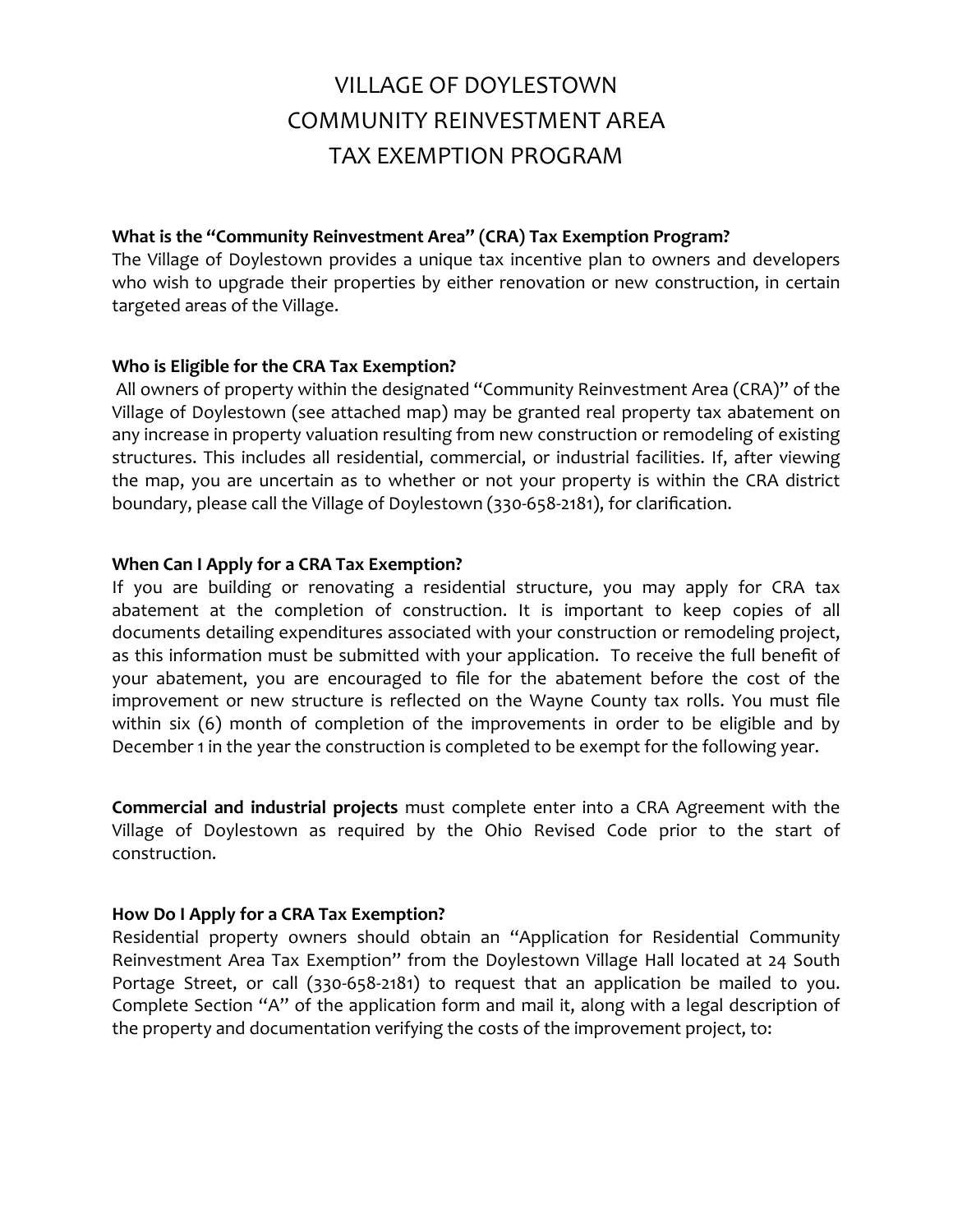# Mark Hammer Housing Officer Village of Doylestown 24 South Portage Street 44230

When your completed application is received by the Village, it will be reviewed for completeness and eligibility. Once your application is approved by the Village, it will be forwarded to the Wayne County Auditor's office, for certification. A copy of the abatement certified application is then returned by the Auditor's office to the Village, at which time the Village will send you official that your request for abatement has been approved and certified by the Wayne County Auditor.

Commercial and industrial property owners should obtain an "Application for Community Reinvestment Area Tax Exemption Agreement" from the Doylestown Village Hall located at 24 South Portage Street, or call (330-658-2181) to request that an agreement application be mailed to you.

Commercial and industrial property owners should complete the Agreement Application and provide all of the required information. The Agreement Application and a cheek in the amount of Seven Hundred Fifty Dollars (\$750.00) payable to the Ohio Department of Development for the required State application fee should be filed with:

> Mark Hammer Housing Officer Village of Doylestown 24 South Portage Street Doylestown, Ohio 44230

The Agreement Application will be reviewed by the Housing Officer for completeness and eligibility and then forwarded to the Doylestown Village Council. At which time, Council Will authorize the Mayor to execute a Community Reinvestment Area Agreement with the property owner.

Upon completion of the improvement project, the Village will file the appropriate documentation with the Wayne County Auditor to certify the tax exemption for the property.

# **When Does the Tax Abatement Begin?**

The tax abatement begins in the year following the calendar year in which the certification is made to the County Auditor; *i.e., if you have applied for, and been awarded an abatement during the 2016 calendar year, your abatement will be applied to your tax bill in the Year 2017, payable in Year 2018.*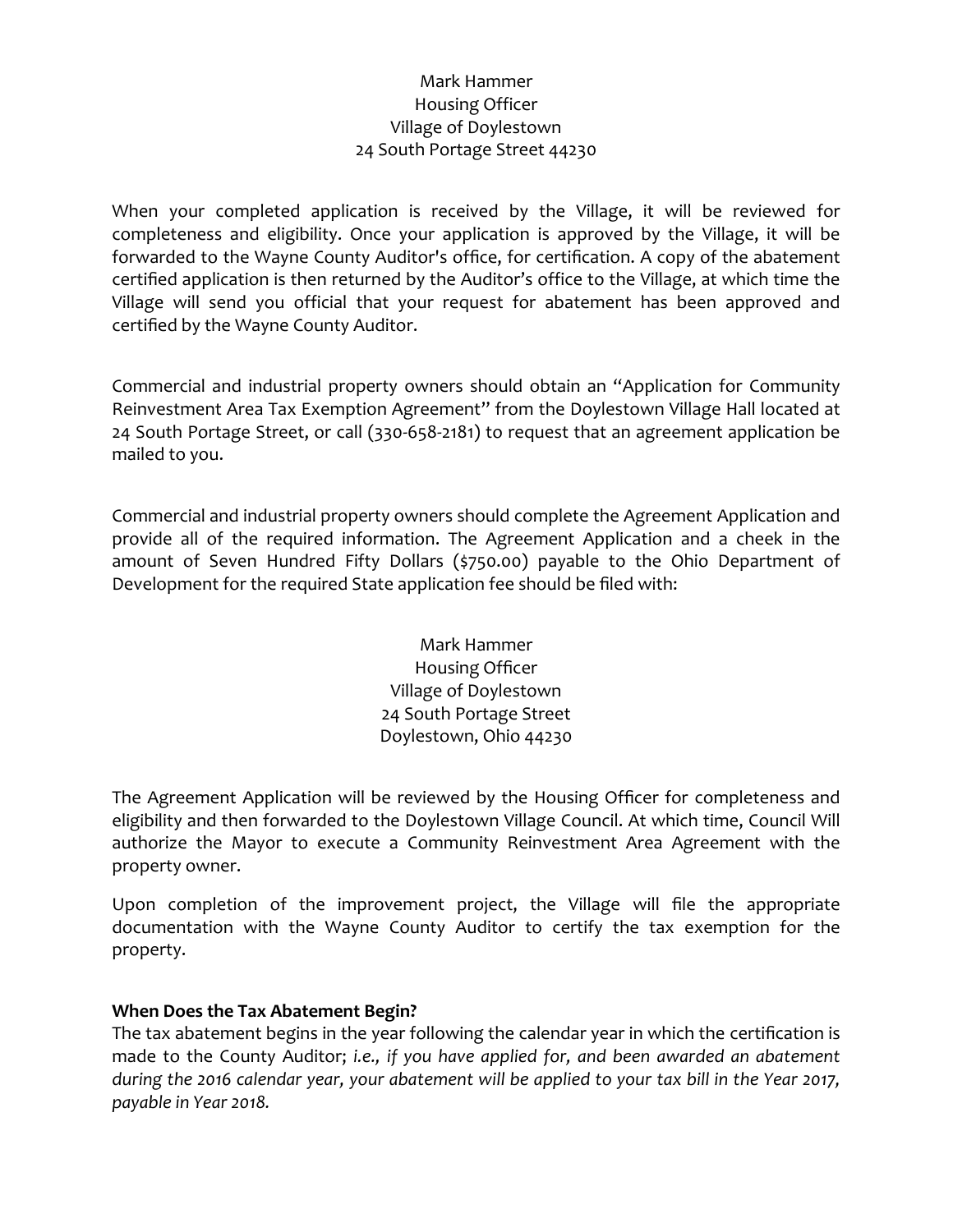#### **How much is My Tax Abatement and How Long Will It Last?**

Within the Community Reinvestment Area, the percentage of tax exemption on the increase in the assessed valuation resulting from improvements to commercial and industrial real property shall be up to One Hundred Percent (100%) and the term of those exemptions shall be up to Fifteen (15) years. For residential property, a tax exemption of up to One Hundred Percent (100%) of the increase in the assessed valuation resulting from improvements as described in ORC Section 3735.67 shall be granted upon proper application by the property owner and certification thereof by the designated Housing Office for a period of up to Fifteen (15) years. Residential applications must be filed with the Housing Officer no later than six (6) months after construction completion. For remodeling, during the period of the exemption, the exempted percentage of the dollar amount of the increase in market value of the structure shall be exempt from real property taxation. For new construction, during the period of the exemption the exempted percentage of the structure shall not be considered to be an improvement on the land on which it is located for the purpose of real property taxation.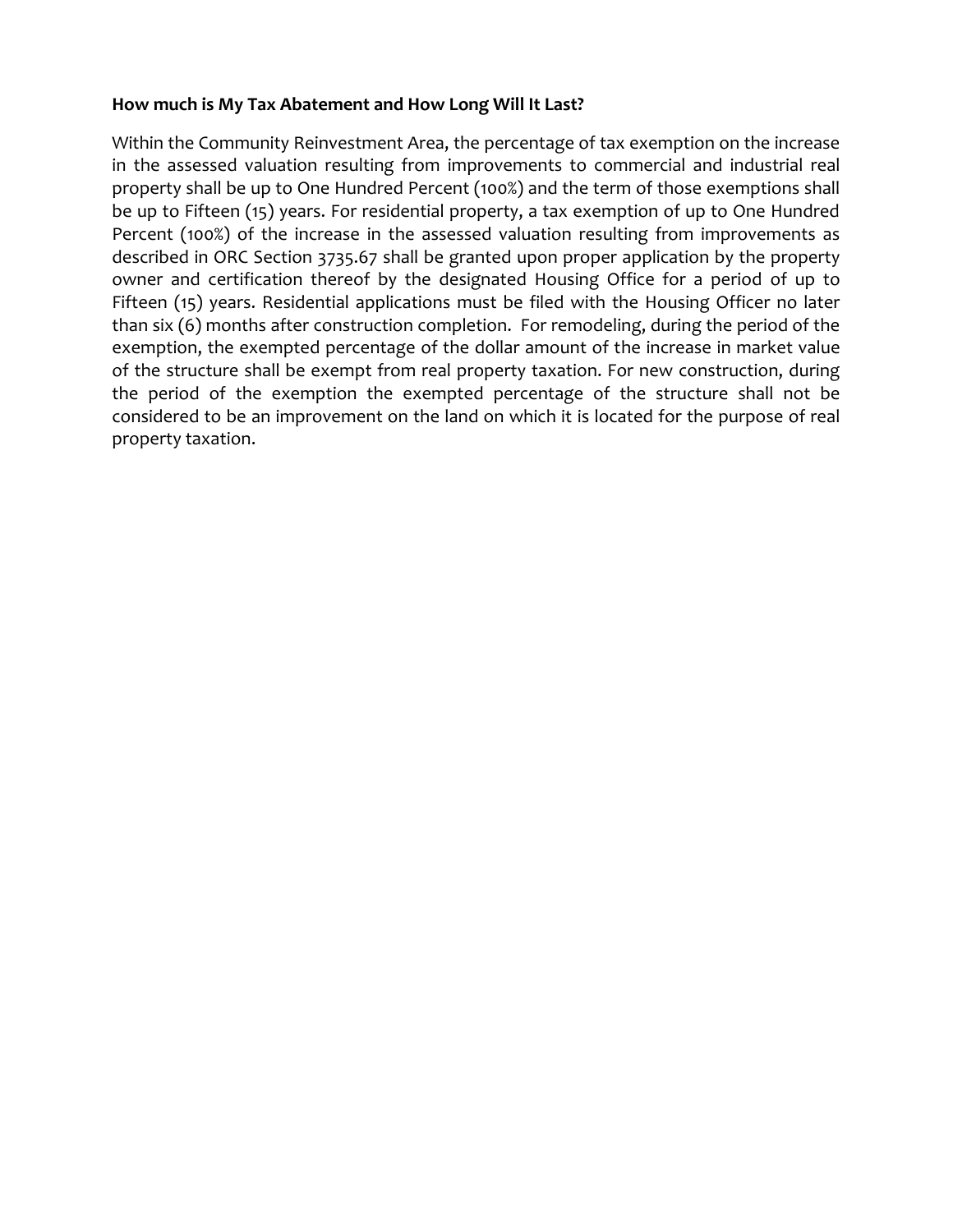# **COMMUNITY REINVESTMENT AREA PROCEDURES**

#### **General**

Since the Vi1lage's CRA was created after July l, 1994, the Village must receive confirmation from the Director of the Ohio Department of Development prior to formally granting a real property tax incentive for commercial and industrial uses. You will need to send residential abatements to them too, but they are not as concerned about those. You have to file the exemptions with the State, but don't expect anything back.

If a proposed project will generate a new annual payroll of one million dollars or more, the Village and the Board of Education must negotiate a revenue sharing agreement outlining the manner and procedure of the agreed upon compensation. If no agreement is reached within six months of the finalization of the CRA Agreement, then the income tax revenues generated by the new employees will be split 50/50 between the Village and the School Board.

Applications will come to you as the Housing Officer. When you get them, you are supposed to check them for accuracy and to verify eligibility. With residential applications, you certify them to the County Auditor. Before you do that, you have to give the School Board notice (see below) and send a copy to the Ohio DOD. You don't need to get anything back from either agency, just send the notice. Then you can file it with Auditor. Most County Auditors will send a stamped certification back to you. You may need to discuss with the Wayne County Auditor. Usually the community sends a copy of the certification to the property owner to verify the exemption.

For commercial and industrial application the company has to enter into an agreement with the Village to create or preserve jobs in exchange for the abatement. I have provided drafts of an application form (which is required) and a model agreement that the Village can use.

Residential applications are supposed to be filed upon the completion of the construction project, but generally must be within at least 6 months of completion.

Commercial and industrial projects are supposed to file an application and enter into the abatement agreement before they start construction since this program is intended to be an incentive to get them to build.

**Notice Requirements**